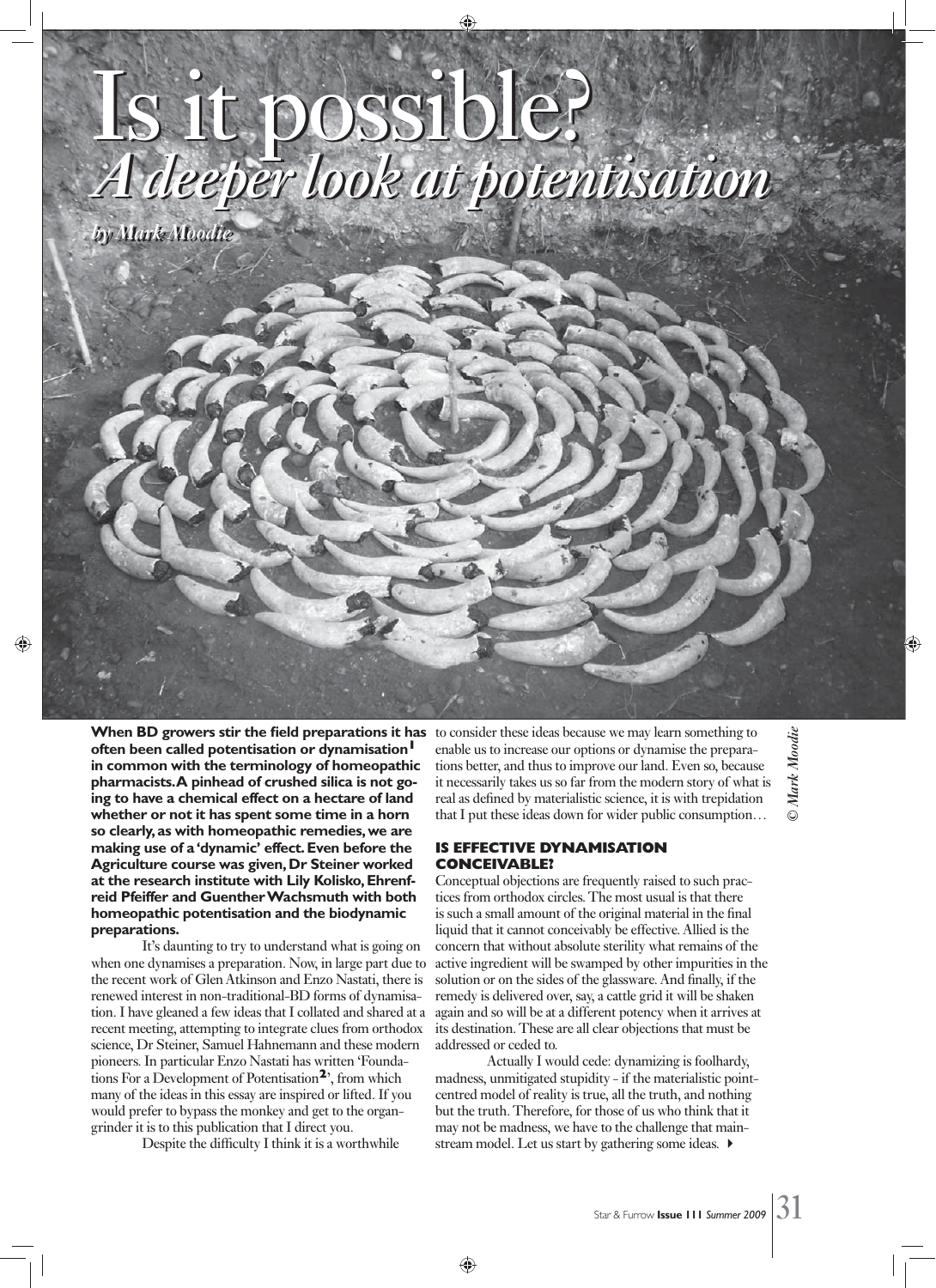#### **RHYTHMICAL OR RANDOM?**

Homeopathic remedies are made in differing ways by differing pharmacies. Some follow the original advice of Samuel Hahnemann: the test tube or bottle is repeatedly thumped down against a book or other firm but flexible surface. This is called succussion. In other pharmacies the bottle is held against a mechanically vibrated pole to induce the shaking. The Weledan Steiner-influenced style of potentisation involves manual shaking of the liquid in a steady pulse for a given duration. We might ask ourselves if and why the rhythm, rate and duration are relevant.

#### **DURATION AND FREQUENCY**

We can approach an answer to that question with evidence from the biodynamic field-sprays, horn-manure/500 and horn-silica/501. Readers will know that these are stirred for an hour before being sprayed over the fields. Thorough mixing is assured well before an hour of stirring is complete. From a time-and-motion point of view it makes no sense to waste perhaps 59 minutes stirring the field preps.

 Weleda shake their bottles for 2.5 minutes for a plant-based remedy, 4 minutes for mineral remedies. Simply thinking mathematically we can compare this 2.5 minutes and the 1 hour of BD preparations. Consider an old-fashioned clock with hands instead of a digital readout. 2.5 minutes is one 24th of an hour or of one complete cycle of the big-hand or hour-hand. One hour is one 24th of a day, one complete apparent cycle of the Sun. What is so special

about a 24th? Actually that's an open question because it's not exactly the answer that I would like: it is half of a 12th which would better fit my thesis and the 12-hour clock. A twelfth corresponds to one equal-sign zodiac division which we inherited, with the clock, from the Babylonians and whoever inspired those early star-gazers. Pending input from SnF readers to clarify why we don't stir for 5 minutes or 2 hours we will claim it as an unambiguous suggestion of a connection with the heavens. The clock illustrated is from St Mark's square in Venice, Italy. Here the suggestion is even stronger as the Sun and Moon stroke the heavens to keep Venetians on track.

At Weleda the remedy is shaken 60 times per minute for those 2.5 minutes. This again coincides with the clock maker's art. Whatever it was that the Babylonians saw in the sexagesimal system is what Dr Steiner has implicitly suggested for both the pharmacy and the farm for dynamisation of remedies and preparations.

 Although not so obviously in harmony with clocks, Dr Steiner often described another rhythm that we might consider. When he talked about the platonic year he showed that the equinox Sunrise, through the precession of the equinoxes, moves through the 360 degrees of the zodiac at 72 years per degree. He connected this to the 72 heartbeats per minute of the adult human. This was used in many later lectures to demonstrate the correspondence of the macrocosm and microcosm.

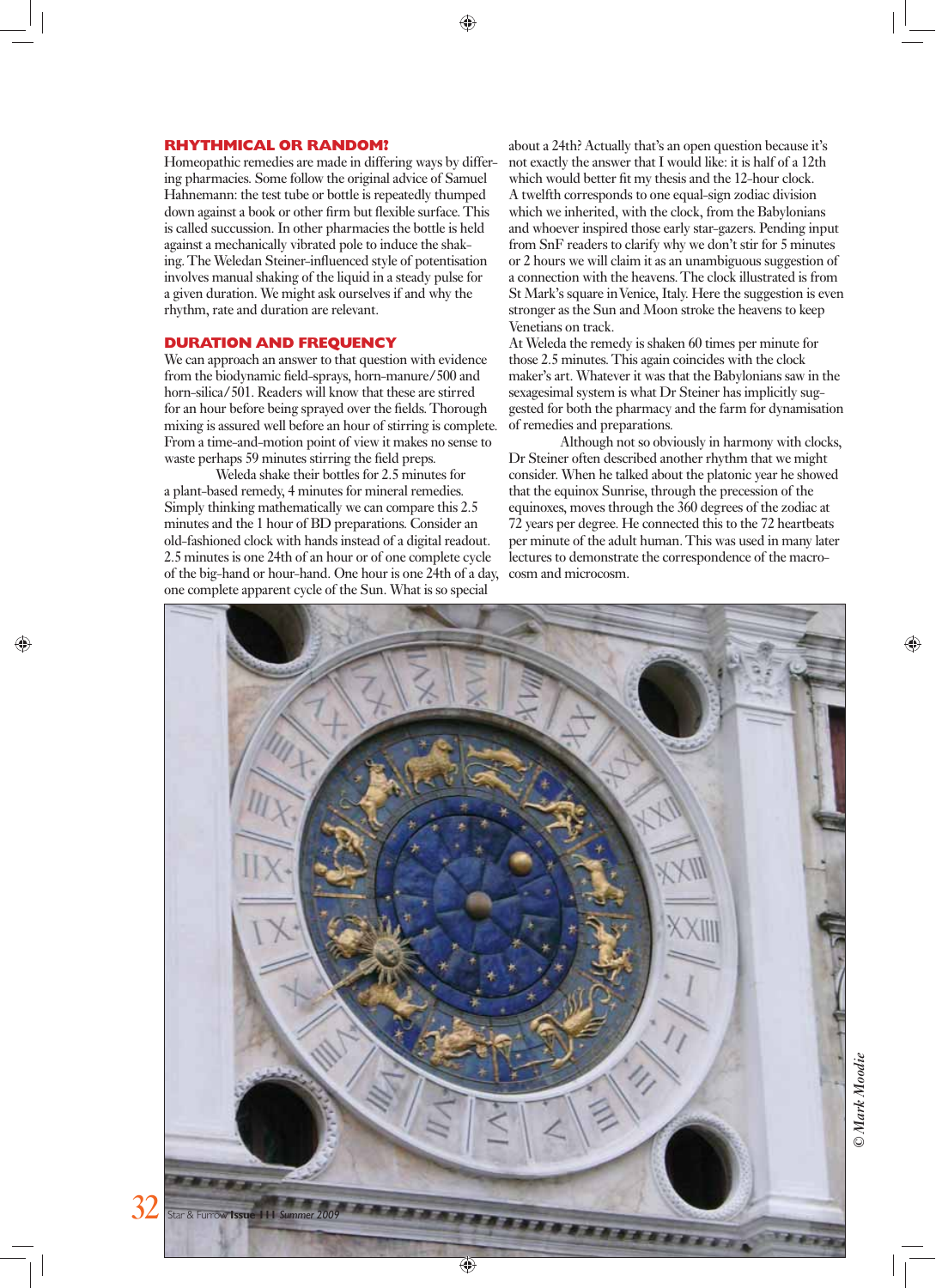

## **THE EMERGING THESIS**

A thesis is emerging so let's make it explicit. Dynamizing is not just a way of dispersing an active ingredient within a liquid, or indeed it would be 59 minutes wasted. It is not trying to work with the only conceivable power the point-centred or materialistic worldview can imagine of a substance. On the contrary, one is trying to relate to the peripheral, centripetal or universal forces as one stirs and potentises**3**. One could say that one is trying to avoid 'grinding the gears' or to resonate with the celestial mechanics that mark the powers with which the potentised preparations work.

 If this unorthodox thesis is right, the discipline of making remedies and preparations is to discover and then work in harmony with the laws of the heavens. Logically it would make sense to clarify what those laws are and experiment to find the best ways to achieve resonance with just those cosmic or inflowing forces which one wishes to harness in ones remedies and preparations. The Babylonians and Dr Steiner have given us one system. Let us study more characteristics of the heavens with which we might align ourselves as we shake, rattle and spray.

#### **ORIENTATION**

If we continue to take guidance from Dr Steiner's work we might prick up our ears at the information that Weleda do not make preparations between 11 am and 1 pm – the period in which the Sun crosses its zenith. One can surmise from this that the rising and the descending of the Sun can

be used to enhance (or diminish?) the efficacy of a remedy. Indeed BD growers do the same in that 500 is typically made and applied in the evening to harmonise with the forces in the soil, and 501 is typically applied early in the morning to resonate with the Sun's movement towards the zenith. This can be emphasised simply by facing the rising Sun when making cosmic preparations, and the setting Sun for those which are earthly.

 Sunrise and sunset are relatively parochial affairs of the rotation of the Earth in relation to our local star. We can also look further afield as directed by another of Dr Steiner's clues. He said, rather enigmatically, that the medicines of the future would be created using the axis of Pisces-Virgo. Indeed when Enzo Nastati's team make their 'homeodynamic**4**' preparations this is exactly what they do. For instance, for one purpose, the horns of 500 are laid with their tips pointing to one or other of these constellations as these horns are laid in the soil<sup>5</sup>. This fine-tuning requires an awareness of the constellations' position as one is busy with the tasks of making the preparations. Dynamizing is also undertaken when facing the signs in question as one stirs or shakes the bottles. ('Facing' is really an indication of ones consciousness which is the important aspect.) As the day gets older potentisers and those laying down horns reorient themselves to remain aligned with the progressing constellation. This is an example of taking our guidance from those stars that are more distant than the Sun.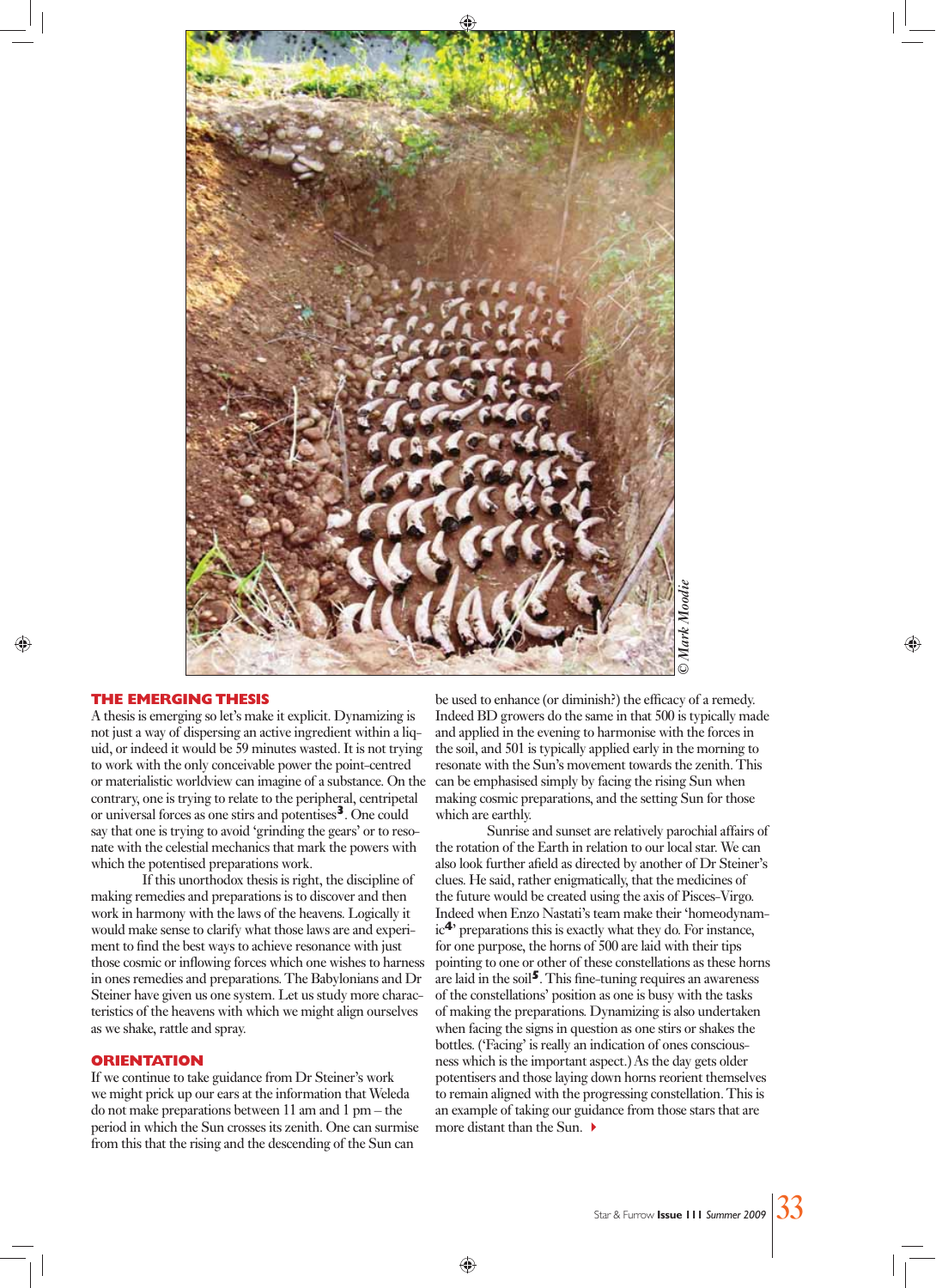

#### **GESTURE**

Having suggested the frequency and duration of shaking, and the orientation in time and space of those making preparations and remedies, we can go on to consider the question of the way in which one actually succusses – the movement, choreography, or gesture one makes when shaking the remedy.

Hahnemann used a flask containing the water and mother substance and repeatedly banged it down onto a 'leather-bound book'. That all sounds eminently practical for a scholarly pioneer trying a few things in his library or laboratory. But is it just convenience or was there more to it than this?

 Anthroposophists may be familiar with Dr Steiner's assertion that the material world has come about as a kind of precipitation from non-material activities. 'Esoteric Science: an Outline' maps this process from the start, and lecture cycles such as 'The World of the Senses and the World of the Spirit' give more details of the formation of matter in particular. This fallout from life processes (and indeed from other greater processes) has produced the material world around us. Steiner called matter 'shattered form', or 'a heap of ruins of the spirit', a relative darkness. Spatially this is manifest as the light from the periphery and the darkness in material centres, archetypically manifest in daylight surrounding the dark Earth.

 Enzo asserts that this is acknowledged when Hahnemann repeatedly lifts the flask up to the light and brings it down to the darkness – thud. The gesture of Hahnemann repeats and thus resonates with the fall into matter. The step-wise dilution of potentisation introduces an excarnating process into this dynamic - reversing the materialisation. It is Enzo's assertion that Hahnemann was a gifted Rosicrucian who would have been fully aware of this understanding of creation and matter's place within it. In the process of dynamisation one relieves the light of its material burden and thus disenchants the forces which precipitated as matter. It is these imponderables that are the active principal in the medicine or preparation.

 There is another gesture or form that connects light and darkness - the lemniscus. Imagine a birdseye view of about twenty people each holding a candle in their right hand. All these people follow eachother along the same large figure-of-eight on the ground, making sure they don't collide at the cross-over or 'waist' of the eight. If one has this inner movie running one will picture the two lobes of the figure of eight, one with the candles on the inside and the other with the candles sticking out into the surroundings. This is an image of light and darkness – the latter being more than the absence of the former.

This figure of eight or lemniscus is another form or gesture with which Enzo potentises. Note that choices are presented: the pathway around the lemniscus can be followed one way or the other. He suggests that the one route can be used to bring in or incarnate a process and is appropriate when potentizing something like horn-manure, whilst the other is excarnating as would be appropriate when potentizing ashes for the deterrence of pests. One can also make one lobe larger and the other smaller and this is used, for example, to bring nerve-sense qualities into metabolic processes when the latter are too dominant. Mechanically there is no difference between these options but I trust it is clear that the mechanical rules are not those that guide this art.



 Another interesting choice: return to the imagination of the dozen candle-bearers suggested above but now alter the figure of eight. Our dancers continue to create the lobe of the lemniscus in which the candles are on the outside, but as they approach the waist they cross over and now the second lobe is traced within the first. A drawing may help.

 Here the light shines in the darkness.**6** The choice of phrase to describe this is not random and is pursued in Enzo's Commentary on Dr Steiner's Agriculture Course, particularly in meetings 15 (about Koberwirtz lecture 4) and 21 (about the 7th lecture). One is also pointed to Enzo's other works to see why he is so keen on this gesture when potentising his homeodynamic remedies and its link to the new etheric circulation of the Earth **7**. It would take us too far from our current theme were we to pursue that here.

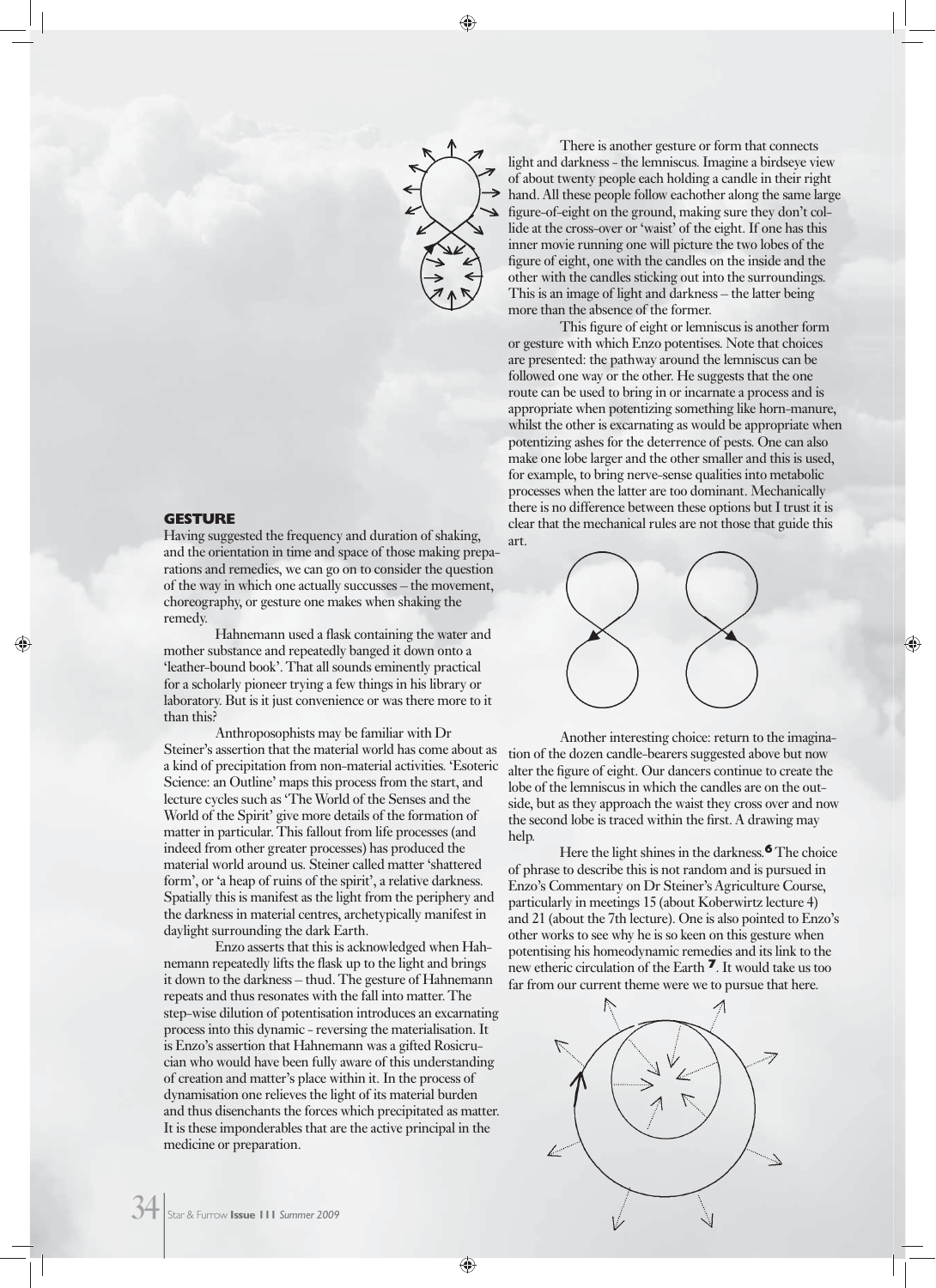#### **INTERLUDE**

I recognise that in this search for precision and efficacy, the deeper one gets into these celestial-dynamics and so the greater the potential for confusion. Therefore, before adding another layer I would like to head off readers' desperation as the mental turbulence kicks in in anticipation of hitting the boggle horizon. My advice is to sit back and relax, skim over if it's getting too involved and convoluted, safe in the knowledge that all this complication and detail is just one way. It can evaporate into a new simplicity which I will attempt at the end of this article. But in the meantime, back to the nitty-gritty.

# **HANDS OF THE MICROCOSM AND MACROCOSM**

In this increasing complexity we have now suggested a new dynamic in which light and darkness and the creation of matter are active players. Light and darkness are here seen as something different from the intensities of certain electromagnetic wavelengths. This latter determination has evolved from the perspective reached by trying to detach the knower from that which is being observed. Modern science has tried to measure everything as an object - or objectively - in the hope of avoiding wish-fulfilment and more subtle aspects of subjectivity. This is all well and good in its place and as long as the limitations are respected. However, in this article we are dealing with a different discipline, but one which I insist is no less scientific. In the discipline of making preparations and remedies there is no attempt to take the person out of the loop of knowledge or action. Indeed the opposite is the case, and I think it is important to embrace this fully and with clarity. These preparations are to be made by human hands, appealing to forces of the macrocosm, aware of ourselves as a microcosm.

 This has implications even at the level of the physical body. In many traditions the microcosm or human form is an image of the zodiac. Our feet are Piscean and our head is Arian, and one can map the parts in between in the order in which the constellations appear **8**. Turning to the macrocosm, our solar system - our local star's neighbourhood - is essentially a disc on a plane that is at an angle to our equally disc-like galaxy which is called the Milky Way. Observed from Earth the Milky Way is as a band of stars which intersects with the zodiac twice. One is between the bull and the twins, and the second is in the constellation of the scorpion. In the human microcosm this corresponds to our shoulders and our hands as our arms hang down. Thus just as our macrocosmic hands are a link to what is beyond the limits of the solar system, so are our physical hands a link beyond our own usual limitations!

 The arms and hands are our limbs of freedom. This is corroborated by viewing the human from a threefold perspective as has been done so well in 'Man and Mammal' by Wolfgang Schad. The limbs of the metabolic system are the legs, which are dedicated to our relation to the Earth and gravity. Our nerve-sense limb is our jaw which, among other things forms words to express our creativity. The hands and arms, the limbs of our rhythmic system, are an interesting intermediary in that they are liberated from the task they would fulfil in the case of animals making them available to make effective what we direct them to do out of our creativity. They are almost infinitely flexible and free. They can caress or thump, create or destroy. They are the most obvious physical manifestation of the potential for free human creativity. Used in the appropriate way our arms and hands can link us to the Milky Way and its transcendent possibilities. Whilst many of the possibilities mentioned above - duration, gesture, frequency etc - might conceivably be programmed into a machine, this latter is not feasible.

 Perhaps, in this rapidly expanding map, this is a good time to get our bearings back from Dr Steiner. He said that what used to be done with alchemy can today be done with homeopathy. If potentising is a form of alchemy then the cardinal rule of alchemy might be expected to carry over - that one cannot transform outside oneself what has not been transformed within oneself. This suggests that not only is the quality of the preparation dependent on being done by hand but also that this in turn depends on the inner work done by the owner of those hands. This is not the science of the detached observer!

#### **HOW HIGH CAN YOU GO?**

If we realise the implications of this last point it would seem pertinent to consider the intentions of the pharmacist or farmer involved in the process. What, one wonders, will be the longer term influence of thinking of profit whilst dynamizing as opposed to a calm determination to overcome obstacles to further the evolution of the living kingdoms? Discuss….

 We have mentioned relating to the Sun, to the zodiac and now to the Milky Way. If there is interest we can talk about going further! But for now let's consider this as our field of activity. In many places and in many contexts Dr Steiner talks of a progression through the concentric spheres of the solar system. We can glean information about this from his books and lectures on life either side of our incarnated life, and on stages of initiation etc etc. This journey is an archetype that can be applied to all different areas of endeavour. By studying and meditating we can learn who are the guides at the various stages, where there are thresholds and precipices, and what disciplines are required to maintain ones integrity at each level.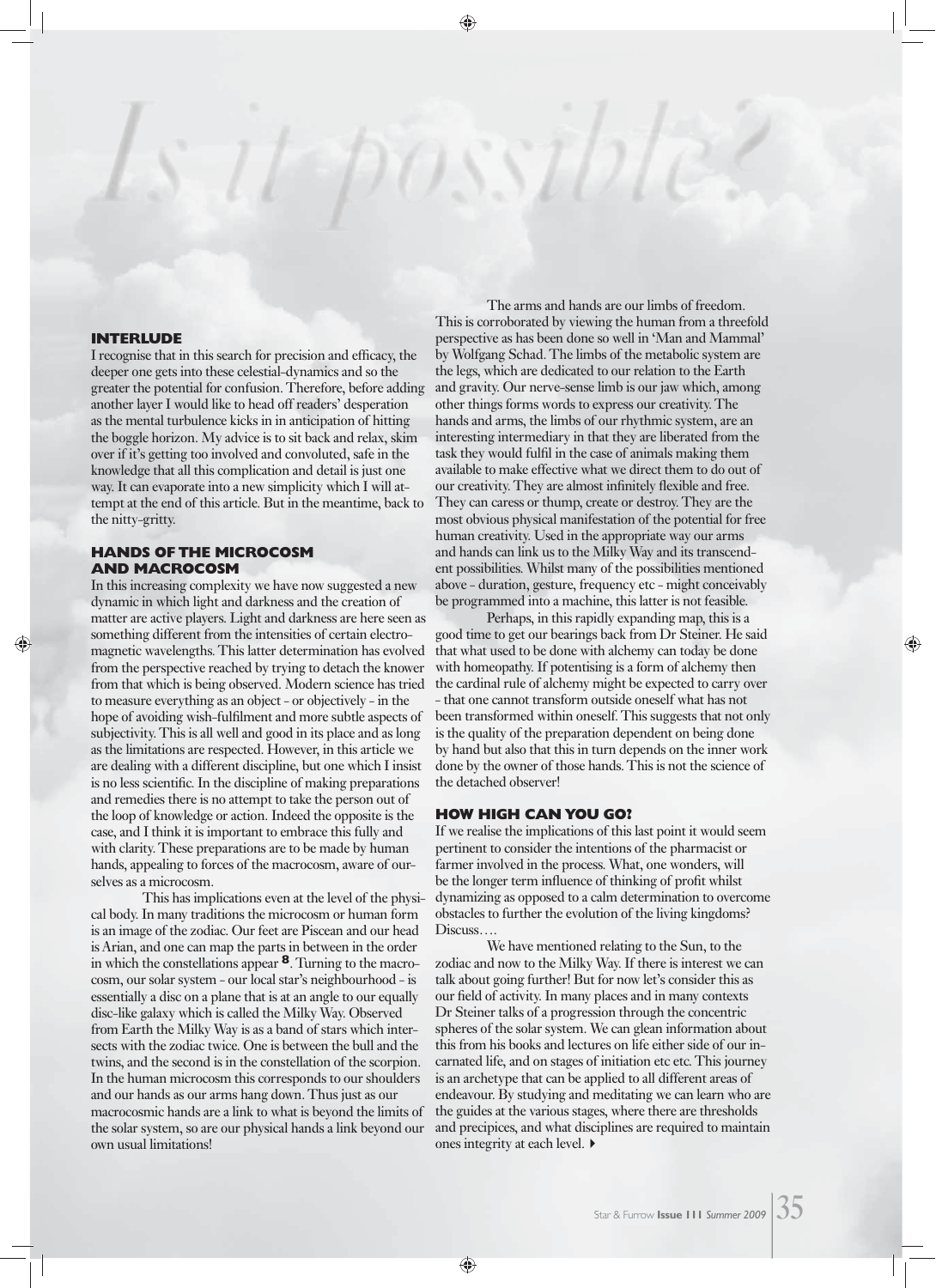Closer to the cultural norms, we can also take our lead from Johannes Kepler and his eponymous laws. In the third of these the distance of the planets from the Earth and the time they take to make a full cycle are found to be lawful – the cube of the orbit time is proportional to the square of the average distance from the centre. One can make a schema of this with the separation depicted vertically and the orbital time on the horizontal.



This rough sketch shows that the law of the solar system that Kepler deciphered also describes the vortex. From this we might wonder whether when we stir the field preparations we are already putting ourselves in resonance with the laws of the peripheral forces. Then we may rest content to use the vortex for 60 minutes grateful for the authority of Dr Steiner to reassure us of solid practice - but we will not have learned much unless we feel free to play around this orthodoxy. Perhaps we will try other stirring durations based upon this lawfullness in an attempt to be in harmony with one particular rung of the planetary ladder. We may be able to get our bearings by finding out what the usual 60 minutes corresponds to in this point of view?

 Well, the 500 and 501 preparations that are stirred for 60 minutes can be seen from (at least) two points of view. One is that 500 is the lunar preparation related to plant vigour, compared to the solar 501 and its quality. In doing so we retain our bearings only when we realise that we are using a two-fold model. In the seven-fold model which encompasses the range of preparations better, both of these field sprays are solar. One can for instance refer to Bernard Lievegoed's submission to the Biodynamic Experimental Circle that was published in 1951 as, *"The Working of the Planets and the Life Processes on Man and Earth."* Here the two activities of each of the planets are suggested, one primary and the other secondary. These are also discussed in Enzo's *'Commentary* 

*…'* in meeting 5. The incarnating, direct or materialising primary stream (500) and the secondary, indirect or excarnating stream (501) of the Sun are shown.

 Be that as it may, the important thing in this instance is that 60 minutes relates to the Sun in Kepler's vortex. Can we extend this thinking to the other planets - in both their primary and secondary action - and learn what lengths of time will bring us to the level of the other planets? If we wanted to bring the preparation to a different level within the planetary system to emphasise a particular quality can this be done by dynamizing for different time periods? The answer Enzo gives is 'yes', and some details of this are given in the appendix to the "Foundations For A Development of Potentisation". There he gives full details for making one specific preparation. Those interested to get all the times will have to access more information than I have currently got at my fingertips.

### **ALCHEMY AND PROTECTION**

What protection do we need when working at this level? A waterproof apron and wellies? All right, what I really mean emerges from another way of looking at what is really going on here. We have trashed the western monopoly of materialistic science and postulated another scientific discipline in which making effective preparations can be conceived as possible, and in which we have tried to highlight some of the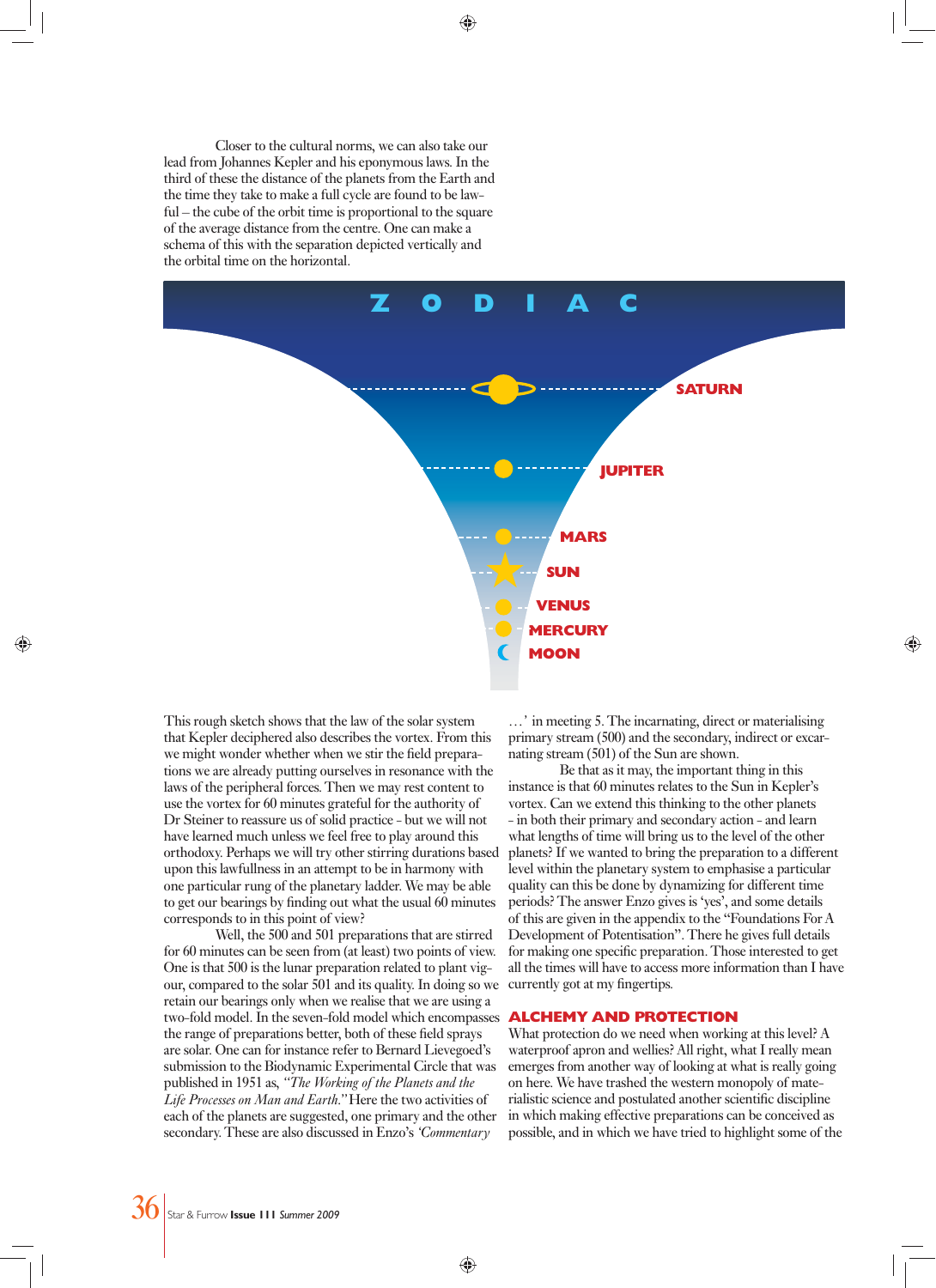# *OSSVD*

variables with which we may wish to be aligned. But what is the big picture within which we are working if it isn't the soulless and meaningless product of a big bang? Dr Steiner asserted that matter and physical forces - which are the ultimate reality in orthodox science - are the late-comers to the party. The fuller picture is encompassed in the assertion that all we can meet are beings and their interactions. Matter and even forces are results and not causes. A being is a primary reality and not secondary to or an 'emergent property' of their physical body. Your true self is not an 'epiphenomenon' of a complex bio-chemical reaction. Life is not a special case of matter: matter is a special case of life. If we take this on board we can guard against a bastard-hybrid of two conflicting worldviews.

 However, assuming this is right, another pitfall becomes clear. If we are turning material science on its head this way then we are consistent if we consider beings as primary reality. (Indeed, if we are consistent, then we have been dealing with nothing else all the time.) Dr Steiner has presented us with many many indications to guide us in the world of beings which are both more and less evolved than ourselves, and – with study - we can align ourselves with those we select in many ways, depending on the disciplines and traditions we trust. For some this means hard contemplative study, whilst for others it is a prayer or invocation. This is a contentious subject I will touch upon at the end but I will press on as if it were a 'given' that we consort with beings when we make the preparations.

 The new pitfall is that if we are not conscious of the involvement of beings in this work then we are prone to attracting inappropriate beings with their own agendas which may not be in everyone's true interests. Consciousness seems to be the crucial factor here. This is relevant in a few ways: we might think that we cannot really know exactly what forces we can now trigger with our preparations **9** due to unclarity in our studies, inner failings, and the impossibility of always working to the ideals we might set ourselves. Sensing this we could be paralysed into inactivity by perceived unworthiness. An alternative is to recognise our deficiencies and send out a request with our best efforts for the collaboration of those beings who can make good these deficiencies.

 Enzo has also focussed on this dynamic and considers that Hahnemann's 'leather-bound book' was indeed the Bible because it offers insurance against our deficiencies and protection against regressive agendas. After all it is a book that presents a picture of the fall and possible resurrection of matter and the natural kingdoms.

 Dr Steiner's suggests that the fundamental characteristic of prayer is 'thy will be done', and I think this should carry over to potentising work. Actually I really think of it as, 'this is what I've tried to achieve here, but thy wiser will be

done.' This would best be annealed with continual efforts to clarify exactly whose will we invoke.

 Steiner also and famously said that the scientist of the future would approach the laboratory bench like a priest approaching the altar. If we 'unpack' that a bit, might it not mean that we come with the best we can offer but with awareness of what we lack and what might be completed by those wiser than ourselves. It is with this attitude that we can fulfil both our own potential and realise its limitations, an appropriate mix of humility and self-empowerment.

#### **SIMPLICITY**

Although mentioning the primacy of beings highlights some possible problems, it also offers the chance of simplicity. A being – particularly one more comprehensive than a human – retains discretion to adapt its activity to the details of a given situation in which it is asked to act. If we work with higher beings we send up the intention and leave the details of how and if this might be achieved to a more comprehensive vision. Beings use forces to act upon material things.

 Our conventional peers work with material things. We can work with forces – the subject of most of this article. Working directly with beings is reaching as high as we can and Dr Steiner has stated that there are beings who are most eager to be invited to work with us. It is an interesting alternative to all the nitty gritty detail and one which many are exploring.

 How does one do this, safely? Well, not surprisingly Enzo offers an answer. The guidance is simple and public. It's right under ones nose. There is no raising of spirits, candles, no dead chikens nailed to anything, no power-tripping intermediaries wailing convoluted incantations in dark incense-filled rooms. The 'white' way is simple, and open to everyone – apparently. One asks and it is given. It's almost too simple to be taken seriously.

#### **OUTRO**

This article is way over the editor's request and there are many more aspects which could be covered – dimensions and 'irrational' proportions of the mixing vessels, clues in the Koberwitz course, the synthesis of preparations as opposed to the analysis of pharmacology, radiating and nonradiating preparations, dilution rates, the original materials and bringing out their healing aspect, potencies, regional and universal preparations, thresholds, the path of Raphael and the path of Michael - and much more. (In these uncovered areas we can find answers to the last two mainstream objections mentioned at the start of this article.) However, I think you will either have to request another few articles on what interests you, invite me to supper, or read the publications mentioned in this article. It is time to wrap this one up.  $\blacktriangleright$